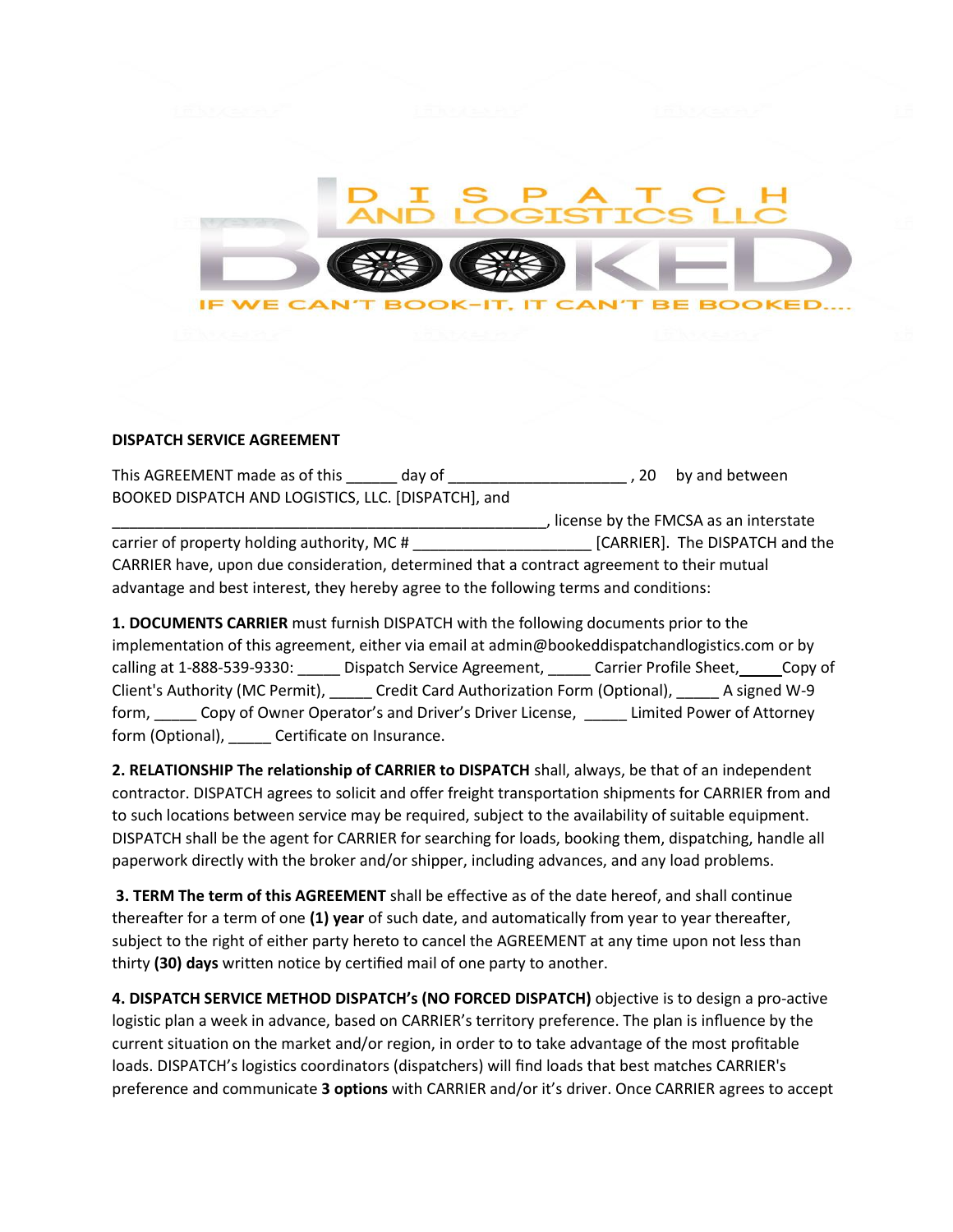

the load, DISPATCH will send all necessary and required supporting documents to broker/shipper. Once the load confirmation is received, it is forward to CARRIER, for its records. DISPATCH agrees to "assist" CARRIER with any load issues, paperwork, and/or billing issues.

**5. MEMBERSHIP SERVICE PLAN** (please check one) **PARTNER MEMBERSHIP** Preferred Carriers - Dispatch service for a flat weekly fee of **\$300** per truck. **AFFILIATE MEMBERSHIP (see section 6)** Classic Carriers - Dispatch Service for a flat fee of **10%** of the load confirmation. **SQUARE INVOICE BILLING** For a flat fee of **10%** of the load confirmation, an invoice will be sent to you at the close of the business week, processed by square invoice billing.

**6. COMPENSATION** The amount due to DISPATCH, will be automatically deducted from a Debit/Credit Card provided by CARRIER with **(AFFILIATE MEMBERSHIP)**. By the close of the business week (MONDAY – FRIDAY) of receiving the load confirmation from brokers/shippers, DISPATCH will charge the Debit/Credit Card on file for the agreed service rendered. In case that the load gets cancelled by broker/shipper for any reason, CARRIER will receive a credit for the load in question for future loads. However, if the load gets canceled by CARRIER for any reason, (i.e. breakdown, etc.) CARRIER will not receive credit for the load in question. On the other hand, **CARRIER will be compensated directly from other brokers/shippers handling the load, or from a factoring company chosen by CARRIER.**

**7. NON-SOLICIATATION CARRIER** agrees that it will not solicit traffic from any shipper, consignor, or customer of DISPATCH where the CARRIER transports loads, or is made aware of such traffic, as a result of DISPATCH's efforts. It is further agreed that this non-solicitation provision shall be in force and effect during the term of this AGREEMENT and for a period of one (1) year from the date of the termination of this AGREEMENT for any reason. In the event of non-compliance with the specific provisions of this paragraph, CARRIER upon discovery of breach, be liable to DISPATCH for 100 percent (100%) of the gross transportation revenue received by CARRIER from said shipper(s) within one (1) year after the date of termination of this AGREEMENT. **Section 7 does not apply to this contract, this a n at will contract.**

**8. BILLS OF LADING** Each shipment will be evidenced by a bill of lading issued by other brokers/shippers. Such bills of lading or receipts or invoices are however, for the sole purpose of evidencing receipt for the goods.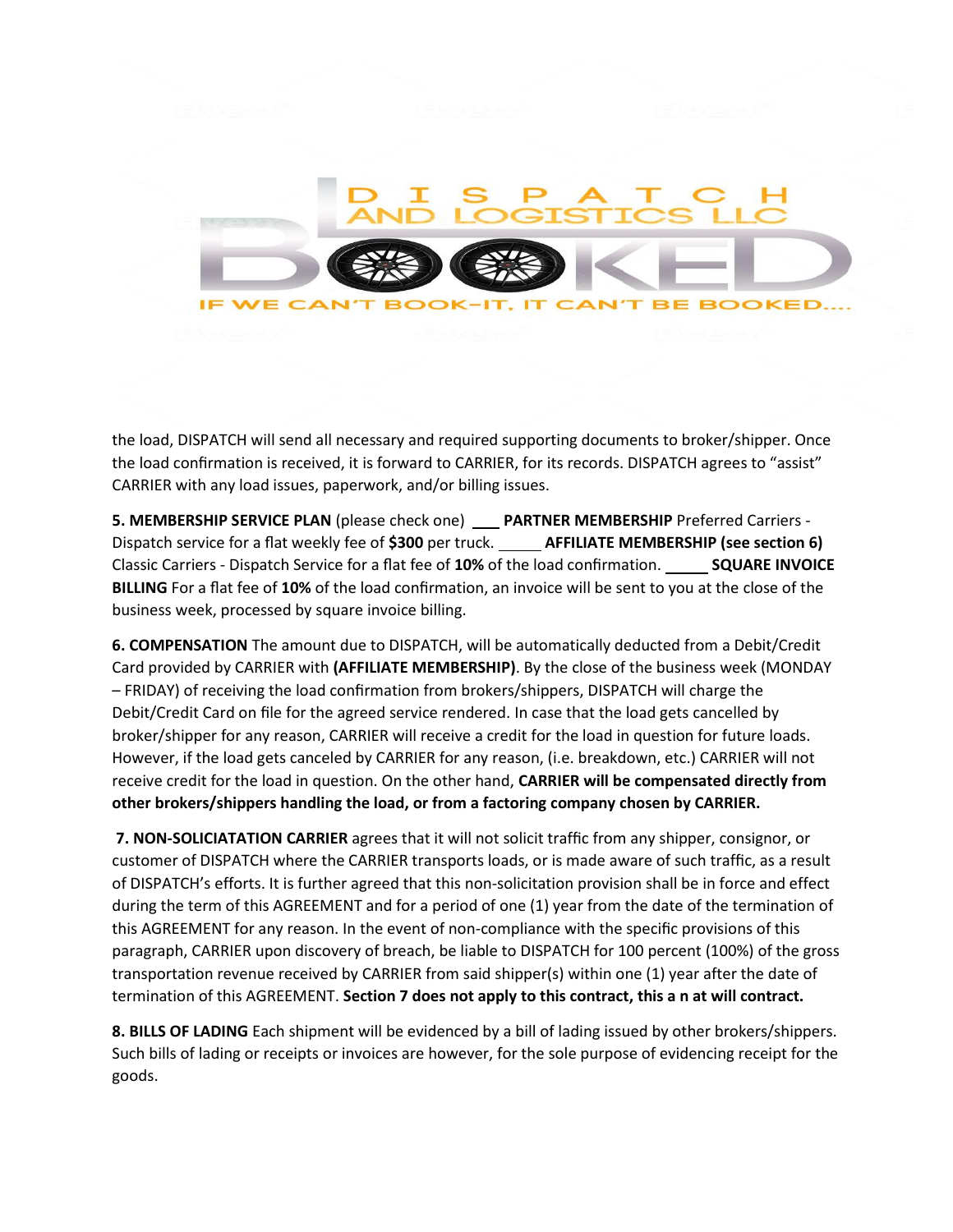

**9. EQUIPMENT CARRIER** agrees to provide, operate and maintain in good working condition, motor vehicles and all allied equipment necessary to perform the Transportation Schedule in a safe, efficient and economical manner.

**10. DRIVERS CARRIER** agrees to provide properly qualified, trained and licensed drivers and other personnel to perform the transportation and related services under this Agreement and each transportation schedule in a safe, efficient and economical manner. CARRIER's personnel are always expected to conduct themselves in a professional manner and shall ascertain and comply with all of Customer's facility rules and regulations while on Customer's premises.

**11. FREIGHT LOSS, DAMAGE OR DELAY CARRIER** shall have the sole and exclusive care, custody and control of the shipper's property from the time it is picked up for transportation, until it is delivered to the destination. CARRIER assumes the liability of a common carrier for loss, delay, damage to or destruction of any and all of shipper's goods or property while under CARRIER's care. Payments by CARRIER to DISPATCH or its customer, pursuant to the provisions of this section, shall be made within thirty (30) days following receipt by CARRIER of DISPATCH's or customer's invoice and supporting documentation for the claim.

**12. SUB-CONTRACT PROHIBITION CARRIER** specifically agrees that all freight tendered to it by DISPATCH shall be transported on equipment operated only under the authority of CARRIER, and that CARRIER shall not in any manner sub-contract, broker, or in any other form arrange for the freight to be transported by a third party without the prior written consent of DISPATCH.

**13. INDEMNIFICATION CARRIER** agrees to indemnify, defend and hold DISPATCH and its customer (including their officers, directors, employees, subcontractors and agents) harmless from and against any and all liabilities, damage, fines, penalties, costs, claims, demands and expenses of whatever type or nature. CARRIER shall be responsible for and agrees to indemnify DISPATCH for any and all personal injury, property damage, loss, claim, injury, obligation or liability arising from CARRIER's actions, behavior or transportation pursuant to this agreement.

**14. GOVERNING LAW, JURISDICTIONS AND VENU** This agreement shall be governed by and constructed in accordance with laws of the State of Florida both as interpretation and performance. DISPATCH and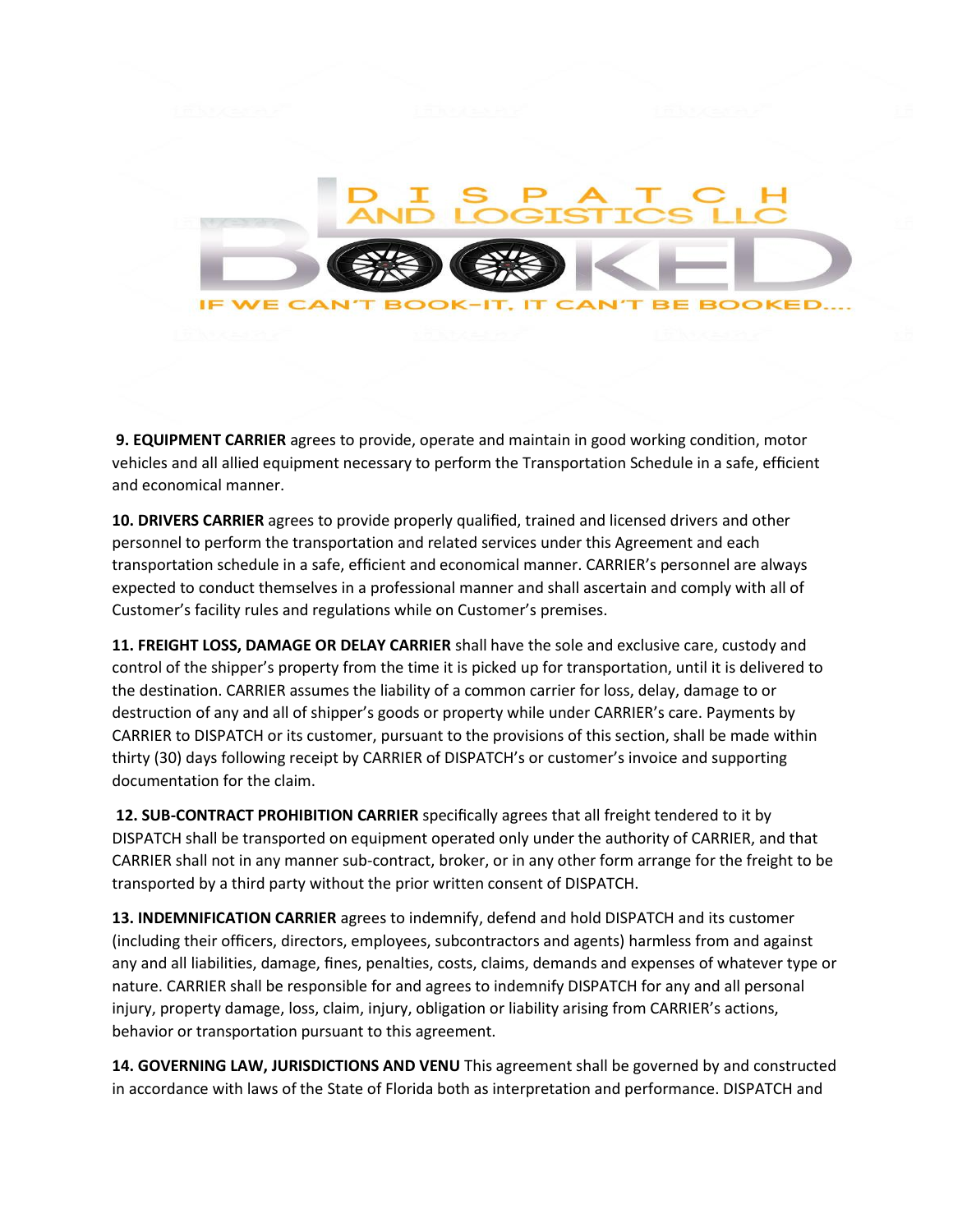

CARRIER hereby consent to and agree to submit to the jurisdiction of the federal and State courts located in Miami-Dade County, Florida in connection with any claims or controversies arising out of this Agreement.

**15. ADDITIONAL PROVISIONS** In the case of insufficient funds or credit card decline, there is a built-in grace period of **7 days** after the due date, before the account is subject to suspension. In which case, the account must be paid current and is subject to a reinstatement fee of **\$100**. IN WITNESS WHEREOF, the parties hereto have executed this Agreement as of the date first above written. DISPACTH: CARRIER:

| Company: BOOKED DISPATCH AND LOGISTICS, LLC | Company:   |
|---------------------------------------------|------------|
| Contact: CHADRICK D KEITH, President   CEO  | Contact:   |
| Signature:                                  | Signature: |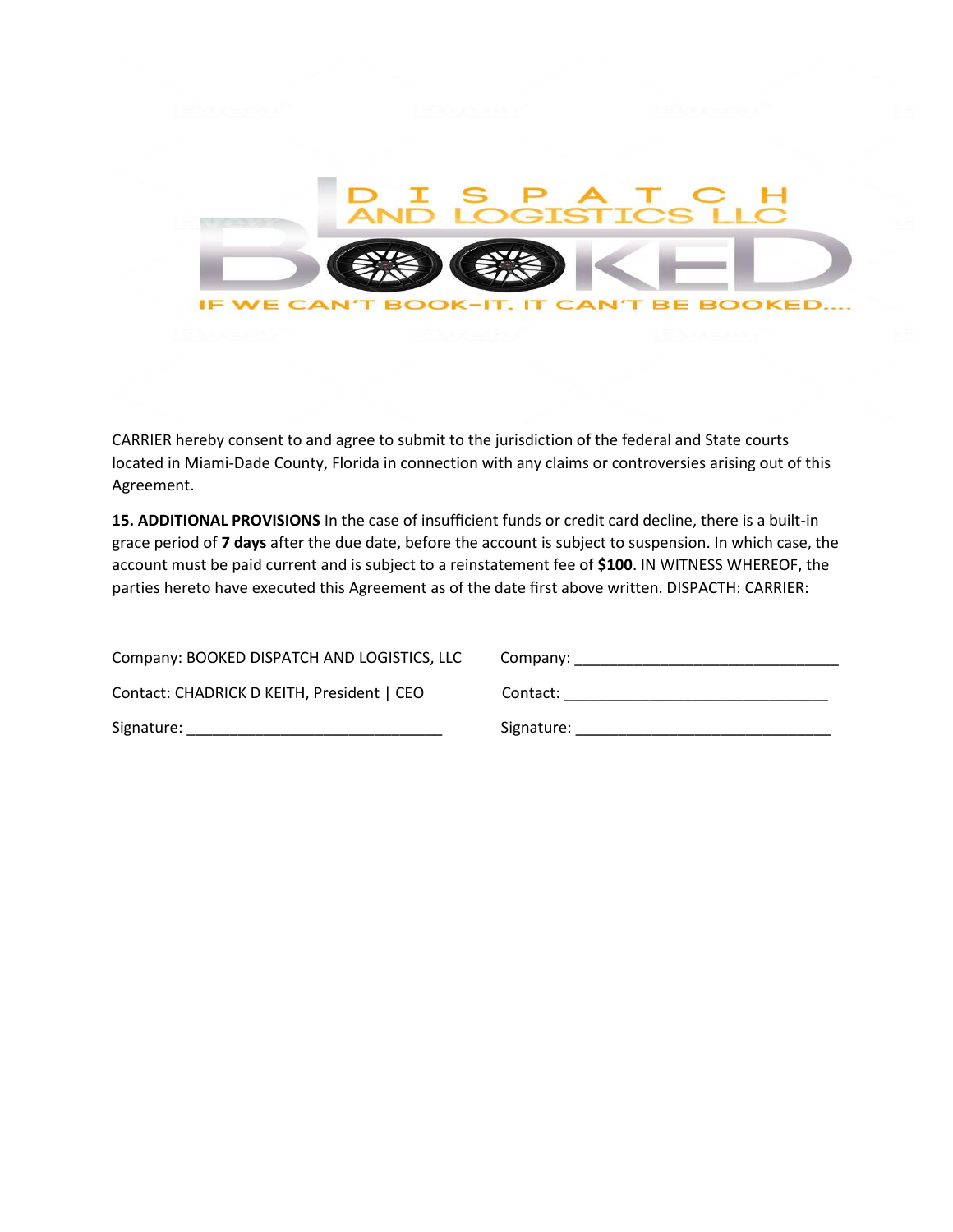

### **CARRIER PROFILE SHEET**

Instructions: Please complete this form giving us all the information. The better informed we are, the better we will be able to assist you. This form should be updated at any time by notifying us. This information is for our use only and will not be released to any third party without your express written permission.

## **1. CARRIER INFORMATION**

## **2. EQUIPMENT SECTION**

| NUM. OF TRUCKS:   |     |               | [Company + Owner Operator |              |
|-------------------|-----|---------------|---------------------------|--------------|
| NUM. OF TRAILERS: | VAN | <b>REFFER</b> | FLATBED                   | <b>OTHER</b> |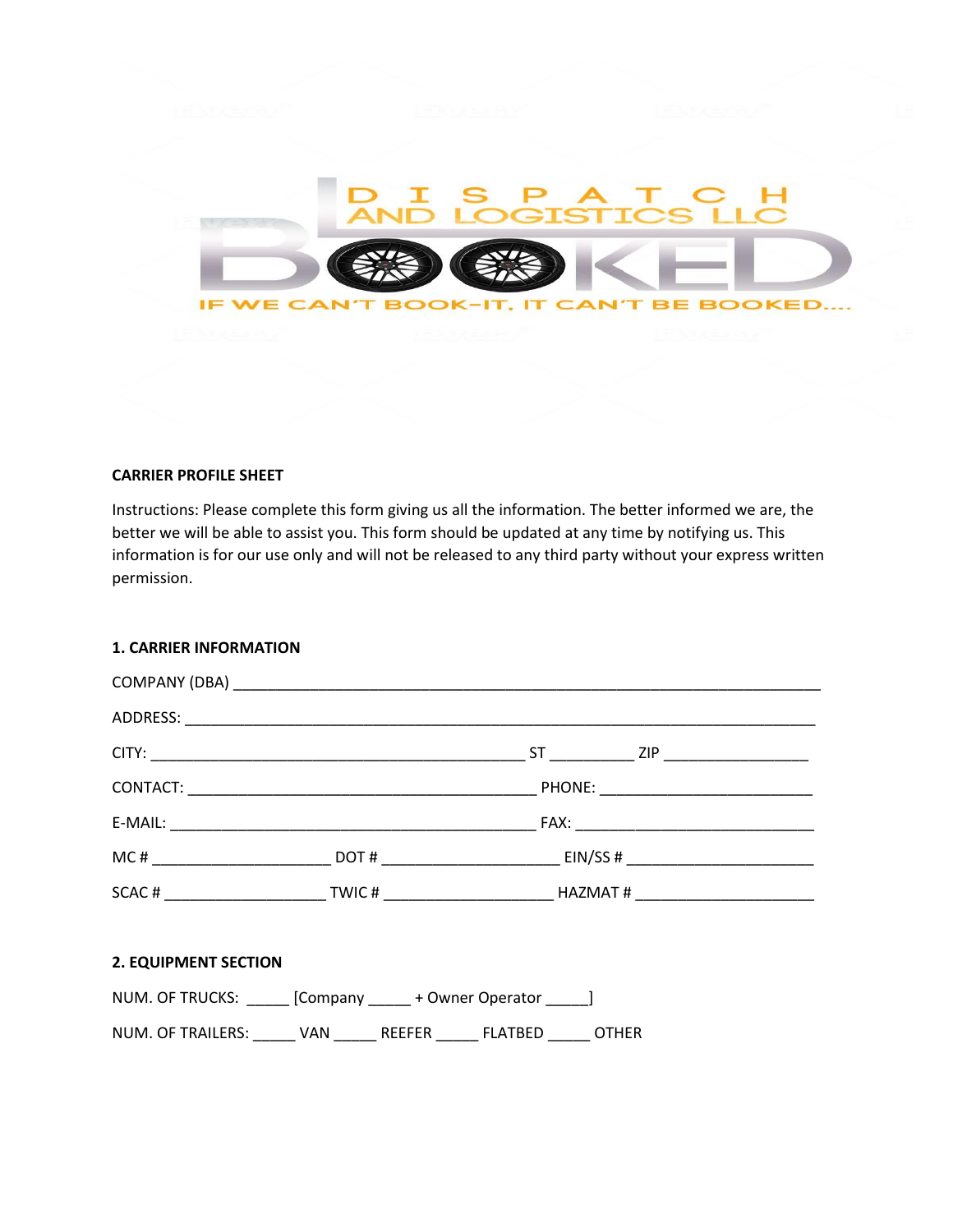

#### **ADDITIONAL INFO:**

# **TRUCK & DRIVER(s) INFO**

3. SERVICE AREAS OF OPERATION (please circle all that apply) 48 States

AL AR AZ CA CO CT DE FL GA IA ID IL

IN KS KY LA MA MD ME MI MO MN MS MT

NC ND NE NH NJ NM NV NY OH OK OR PA

RI SC SD TN TX UT VA VT WA WI WV WY

4. RATE OF HAUL INFORMATION Please provide us your ideal (reasonable) rate information. We understand that many factors will change this information, but this will give us a starting point.

IDEAL MILE RATE \$\_\_\_\_\_\_\_\_\_\_\_(V) \$\_\_\_\_\_\_\_\_\_\_(R) \$\_\_\_\_\_\_\_\_\_(F) ADDITIONAL PREFERENCES: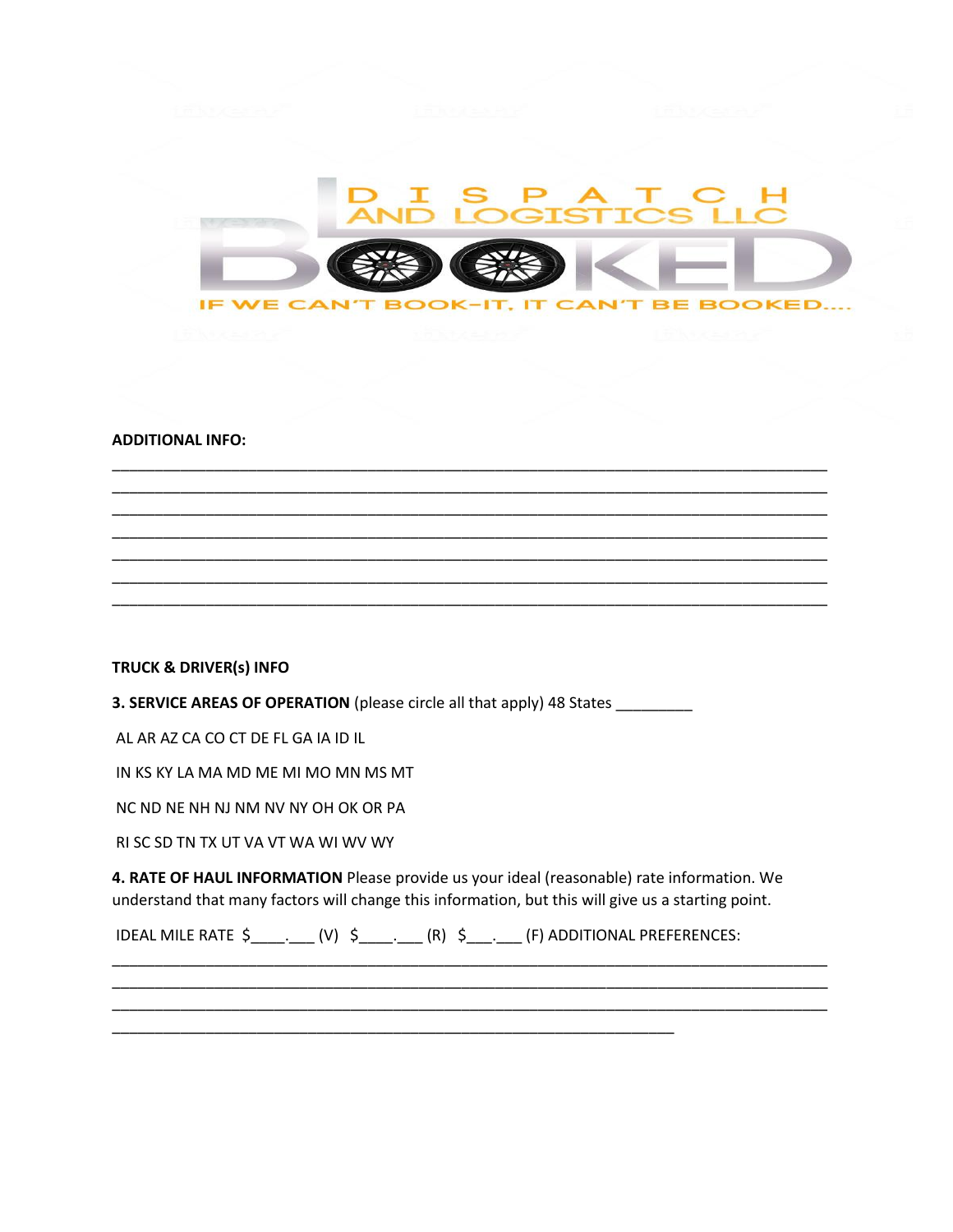

**FACTORING INFORMATION** If you use factoring service, please provide the following information. This will ensure that we only use brokers approved by your factoring company.

| <b>FACTORING</b> | WEB    |      |
|------------------|--------|------|
| <b>ADDRESS</b>   | CITY   | 71 D |
| <b>CONTACT</b>   | E-MAIL |      |
| PHONE#           | Fax #  |      |

6. **INSURANCE INFORMATION** Please provide us with your insurance contact information, where we can request certificate of insurance with specific holders. (i.e. brokers and/or shippers)

| <b>INSURANCE</b> | WEB         |
|------------------|-------------|
| ADDRESS          | CITY<br>7ID |
| <b>CONTACT</b>   | E-MAIL      |
| <b>PHONE#</b>    | FAX#        |

7. **REFERAL** Please refer us three (3) Owner Operators who you believe might benefit from our service.

| <b>NAME</b> | ~-<br>----         |
|-------------|--------------------|
| <b>NAME</b> | $\sim$ $-$<br>◡└└└ |
| <b>NAME</b> | ~-<br>◡└└          |

8. **ADDITIONAL INFORMATION** Please use the section bellow to better describe your company. Include special terms and conditions of most importance and everything we must consider while searching and taking the loads for you.

\_\_\_\_\_\_\_\_\_\_\_\_\_\_\_\_\_\_\_\_\_\_\_\_\_\_\_\_\_\_\_\_\_\_\_\_\_\_\_\_\_\_\_\_\_\_\_\_\_\_\_\_\_\_\_\_\_\_\_\_\_\_\_\_\_\_\_\_\_\_\_\_\_\_\_\_\_\_\_\_\_\_\_\_ \_\_\_\_\_\_\_\_\_\_\_\_\_\_\_\_\_\_\_\_\_\_\_\_\_\_\_\_\_\_\_\_\_\_\_\_\_\_\_\_\_\_\_\_\_\_\_\_\_\_\_\_\_\_\_\_\_\_\_\_\_\_\_\_\_\_\_\_\_\_\_\_\_\_\_\_\_\_\_\_\_\_\_\_ \_\_\_\_\_\_\_\_\_\_\_\_\_\_\_\_\_\_\_\_\_\_\_\_\_\_\_\_\_\_\_\_\_\_\_\_\_\_\_\_\_\_\_\_\_\_\_\_\_\_\_\_\_\_\_\_\_\_\_\_\_\_\_\_\_\_\_\_\_\_\_\_\_\_\_\_\_\_\_\_\_\_\_\_ \_\_\_\_\_\_\_\_\_\_\_\_\_\_\_\_\_\_\_\_\_\_\_\_\_\_\_\_\_\_\_\_\_\_\_\_\_\_\_\_\_\_\_\_\_\_\_\_\_\_\_\_\_\_\_\_\_\_\_\_\_\_\_\_\_\_\_\_\_\_\_\_\_\_\_\_\_\_\_\_\_\_\_\_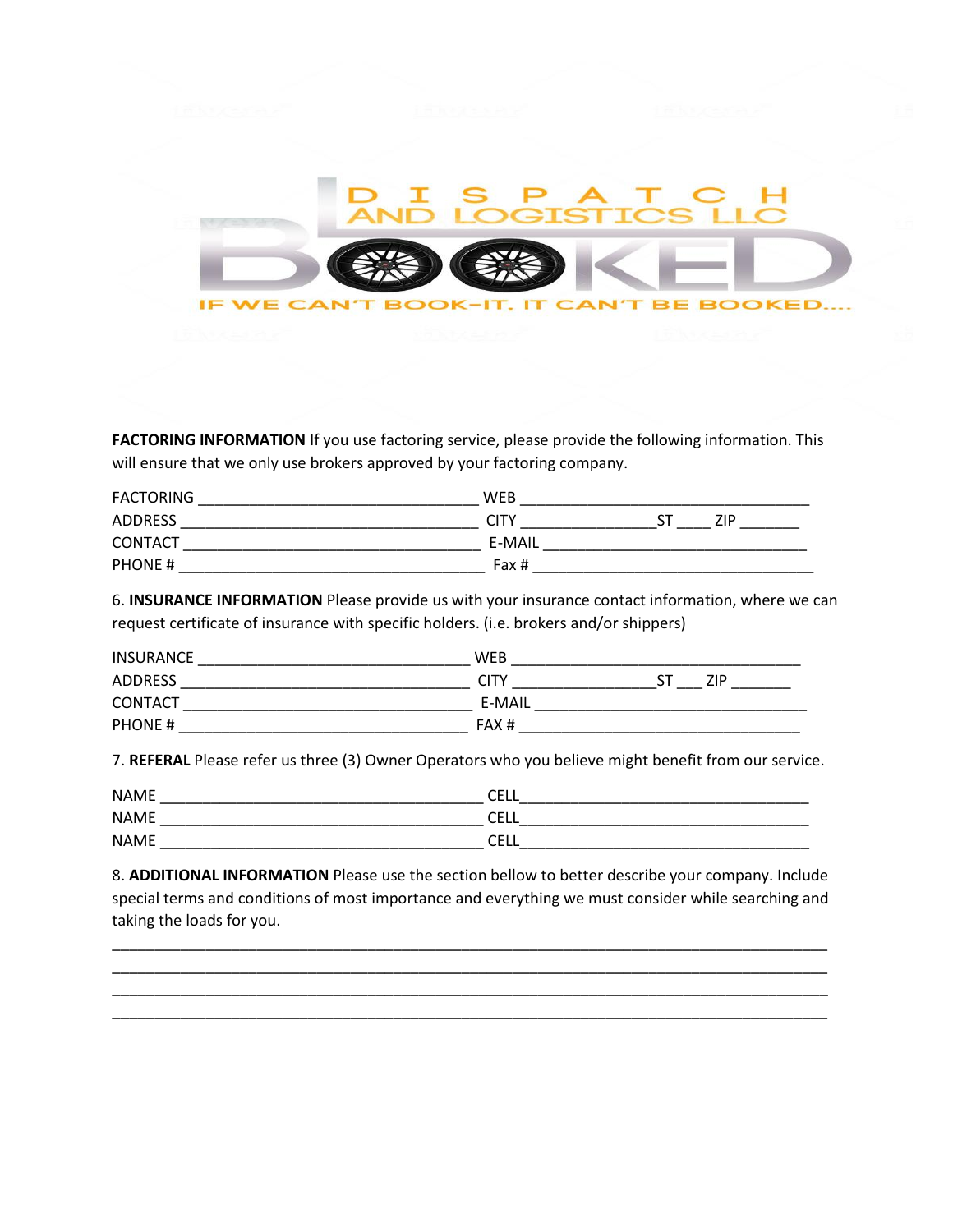

## **CREDIT CARD PAYMENT AUTHORIZATION FORM (AFFILIATE MEMBERSHIP)**

| hereinafter called CARRIER do hereby                                                                      |
|-----------------------------------------------------------------------------------------------------------|
| authorize BOOKED DISPATCH AND LOGISTICS, LLC. hereinafter called DISPATCH, to initiate a weekly           |
| debit entry for the amount listed below, on the dates listed below, to the credit card account indicated  |
| below, in consideration of the dispatching service provided to me. I understand that my signature on      |
| this authorization form, along with a photocopy of the front and the back of both my credit card, as well |
| as my driver license, will allow me the convenience of not having to produce these items for impression   |
| at the time of service.                                                                                   |
|                                                                                                           |

| Please Check One:                                                                                                                                                                                                                                          | <b>VISA</b> | MC. | DISC. | AMEX |                                                                                                                                                                                                                                |
|------------------------------------------------------------------------------------------------------------------------------------------------------------------------------------------------------------------------------------------------------------|-------------|-----|-------|------|--------------------------------------------------------------------------------------------------------------------------------------------------------------------------------------------------------------------------------|
| Credit Card Number: Note that the control of the control of the control of the control of the control of the control of the control of the control of the control of the control of the control of the control of the control<br>Expiration Date: The CVN: |             |     |       |      | ZIP: A contract the contract of the contract of the contract of the contract of the contract of the contract of the contract of the contract of the contract of the contract of the contract of the contract of the contract o |
| Authorized Weekly Payment Amount: \$300.00 Week   10% Loads (AFFILIATE<br><b>MEMBERSHIP)</b>                                                                                                                                                               |             |     |       |      |                                                                                                                                                                                                                                |

Starting on  $\frac{1}{20}$   $\frac{20}{20}$  Ending on  $\frac{1}{20}$   $\frac{1}{20}$ 

This authorization is to remain in full force and effect until the ending date listed above. I understand that I will be notified via email when DISPATCH debit my account each week. I understand that if the load is tendered and accepted by me, but for any reason, whether is due to carrier, shipper, or broker, the load gets reschedule or cancelled, I am still responsible for paying DISPATCH as set out above. Any revocation shall not be effective until DISPATCH is notified by CARRIER in writing to cancel this automatic payment authorization, in such time and in such a manner as to afford DISPATCH a reasonable opportunity to act on it.

\_\_\_\_\_\_\_\_\_\_\_\_\_\_\_\_\_\_\_\_\_\_\_\_\_\_\_\_\_\_\_\_\_\_\_\_\_ \_\_\_\_\_\_\_\_\_\_\_\_\_\_\_\_\_\_\_\_\_\_\_\_\_\_\_\_\_\_\_\_\_\_\_\_\_\_

Card Holder's Signature **Authorization Date**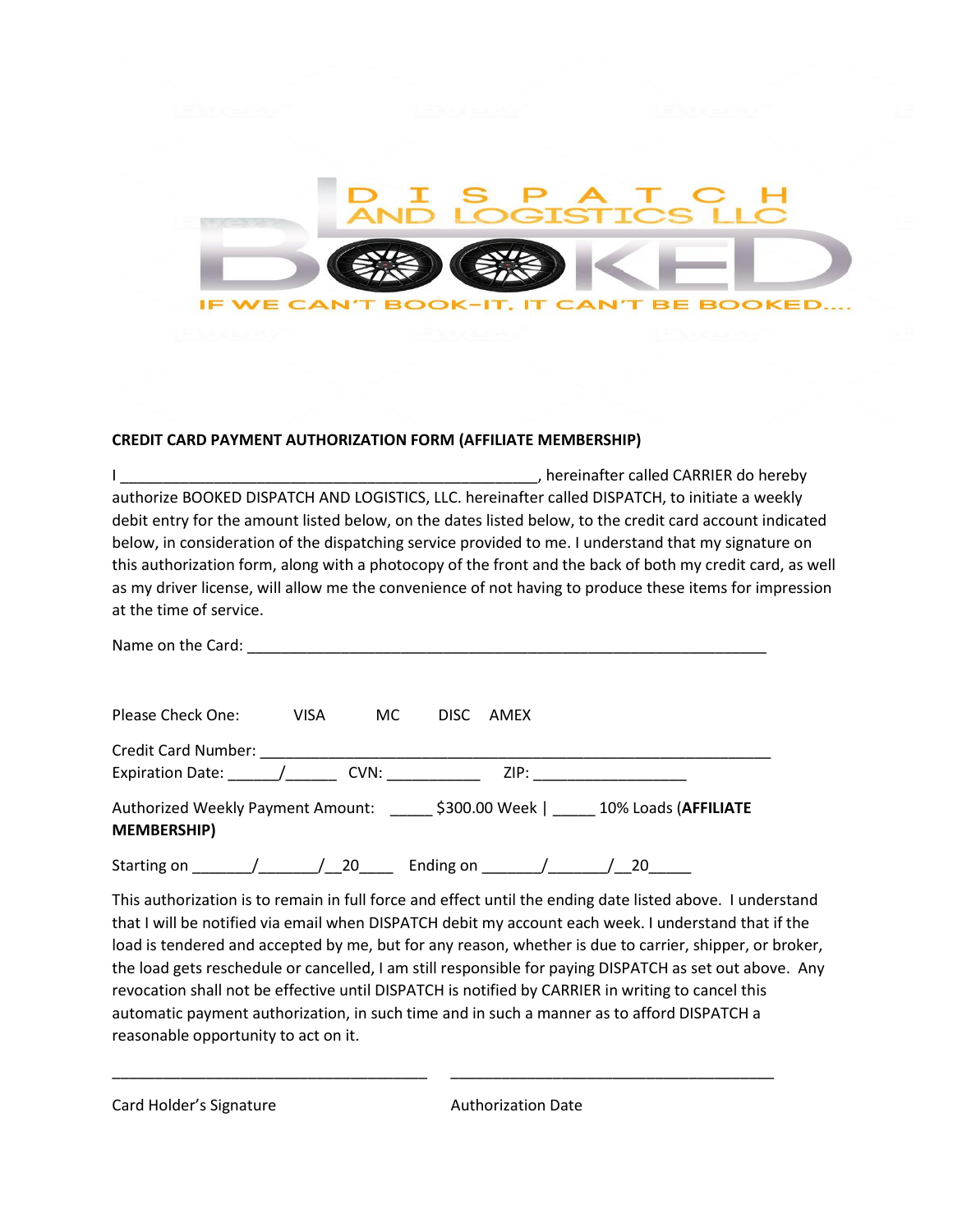

#### **LIMITED POWER OF ATTORNEY**

This Limited Power of Attorney (the AGREEMENT) is made effective on \_\_\_\_\_\_\_\_\_\_\_\_\_\_\_\_\_\_\_\_(date) between: BOOKED DISPATCH AND LOGISTICS, LLC. hereinafter called DISPATCH a company established under the laws of the State of Louisiana, and \_\_\_\_\_\_\_\_\_\_\_\_\_\_\_\_\_\_\_\_\_\_\_\_\_\_\_\_\_\_\_\_\_\_

hereinafter called CARRIER, motor carrier company with MC #

CARRIER hereby appoints DISPATCH as my Attorney-in-Fact (AGENT). DISPATCH's agents shall have full power and authority to act on my behalf. This power and authority shall authorize DISPATCH to manage and conduct affairs and to exercise all my legal rights and powers, including all rights and powers that I may acquire in the future. DISPATCH powers shall include, but not be limited to, the power to: • Professional dispatch services, including contact drivers, shippers and brokers on my behalf for cargo. Transfer of Paperwork (Carrier Packet, Rate Confirmations, Insurance Certificates, Invoices and all necessary Paperwork) to shippers. Sign and execute rate confirmations for freight and collect all payment dues on my behalf.

This Power of Attorney shall be construed broadly as a General Power of Attorney. The listing of specific powers is not intended to limit or restrict the general powers granted in this Power of Attorney in any manner. DISPATCH shall not be liable for any loss that results from a judgment error that was made in good faith. However, DISPATCH shall be liable for willful misconduct or the failure to act in good faith, while acting under the authority of this Power of Attorney. I authorize DISPATCH to indemnify and hold harmless any third party who accepts and acts under this document. This Power of Attorney shall become effective immediately and shall remain in full force and effect until revoked by me in writing. Such revocation is to be send via e-mail10 days in advance to DISPATCH to admin@bookeddispatchandlogistics.com.